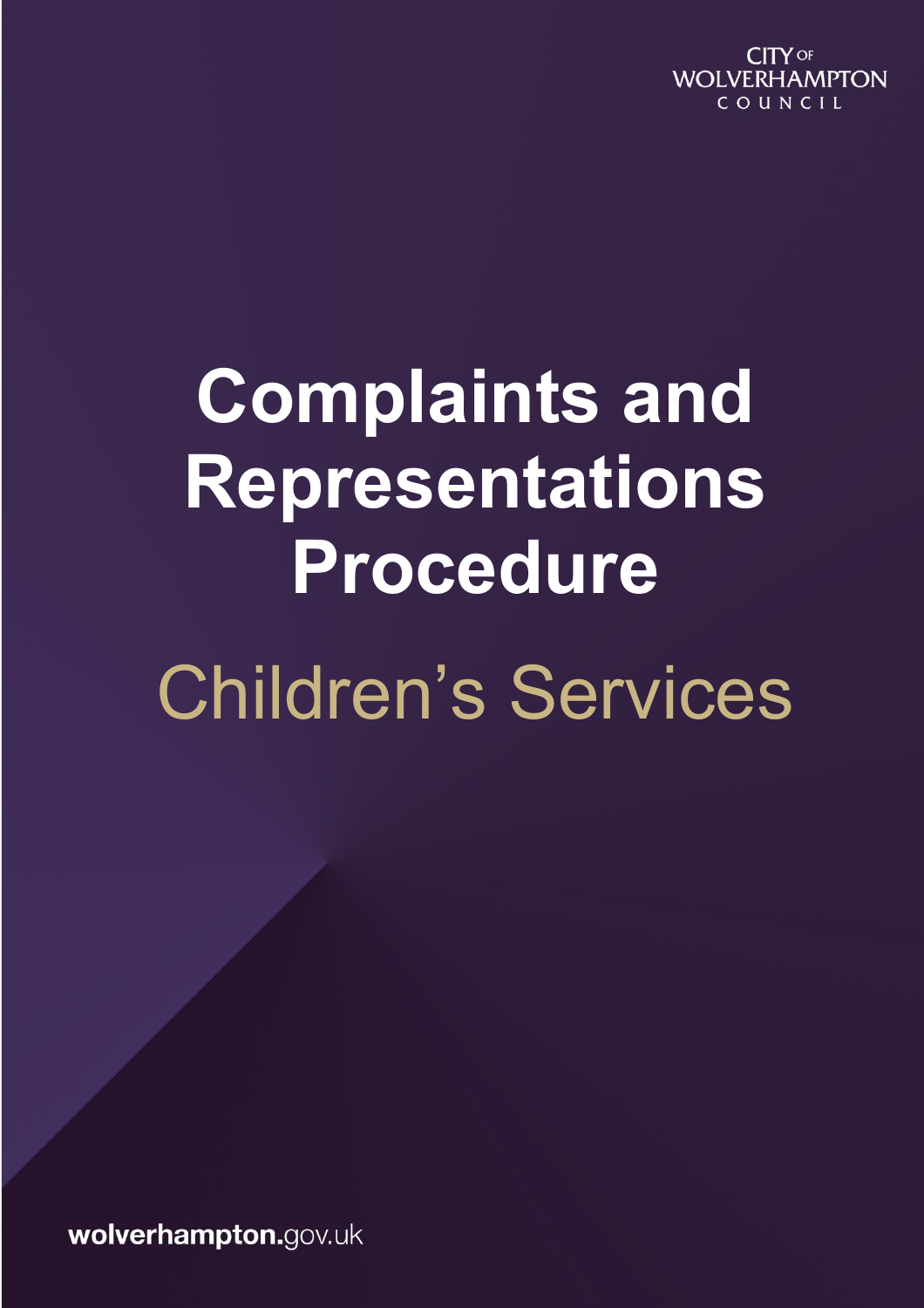### **RESTORATIVE PRACTICE**

All contact and work received by families from the City of Wolverhampton Council within the City will be based around restorative practice principles. This is to ensure we improve the life outcomes for all children, young people and families we work with. In Wolverhampton we intend to use restorative principles and behaviours with colleagues as well as children and families, to help develop positive working relationships.



| <b>REVIEW LOG</b> |                |                                                                                                                                                                                                                                                                                        |                                                             |  |  |
|-------------------|----------------|----------------------------------------------------------------------------------------------------------------------------------------------------------------------------------------------------------------------------------------------------------------------------------------|-------------------------------------------------------------|--|--|
| <b>Date</b>       | <b>Version</b> | <b>Comments:</b>                                                                                                                                                                                                                                                                       | <b>Approved by:</b>                                         |  |  |
| Nov 2011          | 1.0            | New procedure<br>produced                                                                                                                                                                                                                                                              | <b>DMT</b>                                                  |  |  |
| <b>April 2019</b> | 1.0            | Reviewed procedure                                                                                                                                                                                                                                                                     | <b>Customer Feedback Team</b>                               |  |  |
| Dec 2019          | 1.1            | Revised procedure                                                                                                                                                                                                                                                                      | <b>Principal Social Worker</b><br>06.12.2019                |  |  |
| Feb 2022          | $\overline{2}$ | Revised procedure<br>Main changes:<br>s1 Clarification of role of<br><b>Executive Director of</b><br>Families in this<br>procedure<br>s2 Information on<br>alternative formats<br>s3 Scope and eligibility<br>s5 Other relevant<br>procedures<br>s6 Third party<br>complaints handling | <b>Children's Services</b><br>Leadership Team<br>24.02.2022 |  |  |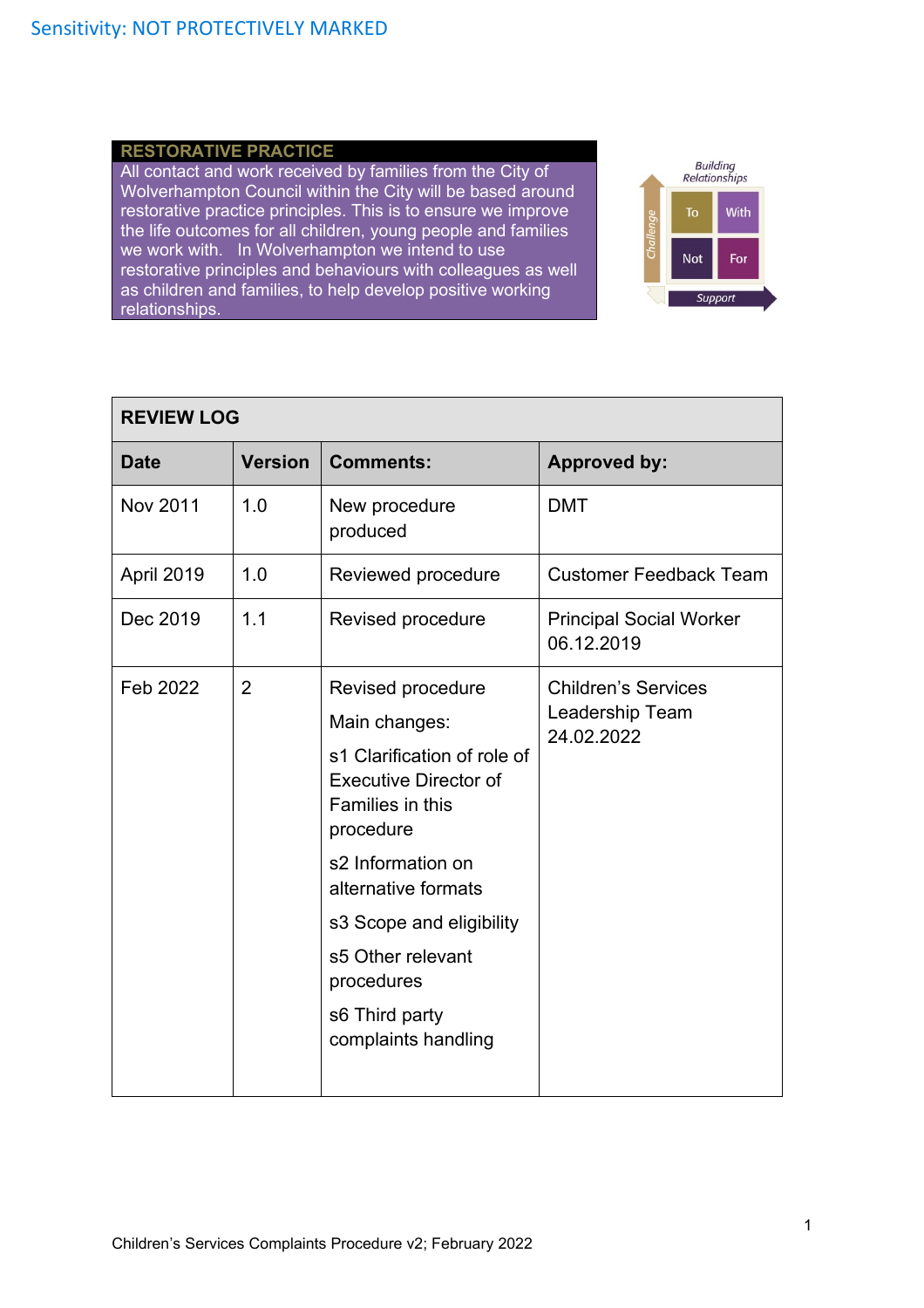# **CONSULTATION**

The following people have been consulted on this policy:

Deputy Director Children's Social Care, Heads of Service, Complaints Manager and Officer

# **Contact**

Complaints Manager

Customer Feedback

Telephone Number: 01902 553215 / 551901 / 551090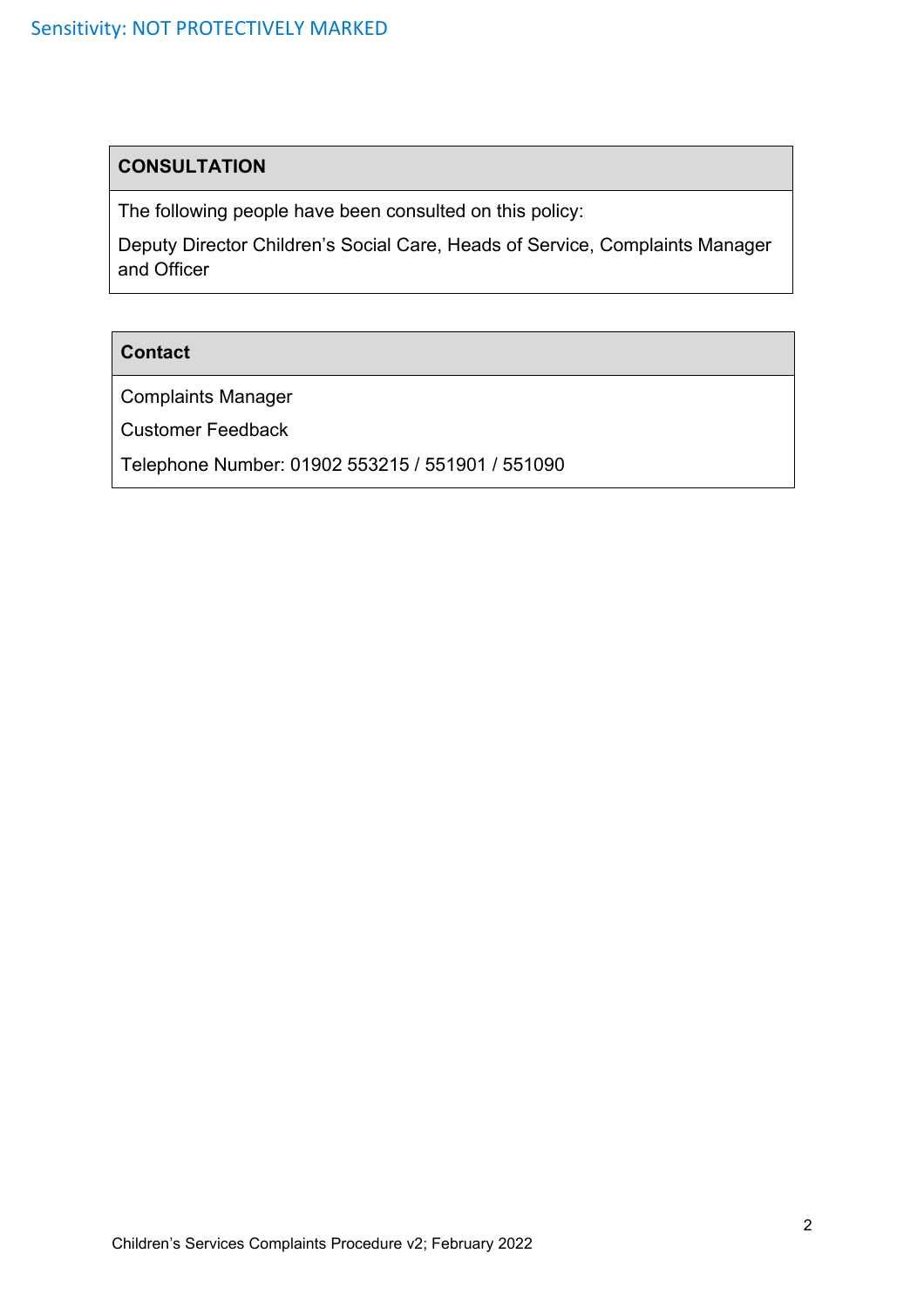# Contents

|     | 4.2 |  |  |  |  |
|-----|-----|--|--|--|--|
| 4.3 |     |  |  |  |  |
|     |     |  |  |  |  |
|     |     |  |  |  |  |
|     |     |  |  |  |  |
|     |     |  |  |  |  |
|     |     |  |  |  |  |
|     |     |  |  |  |  |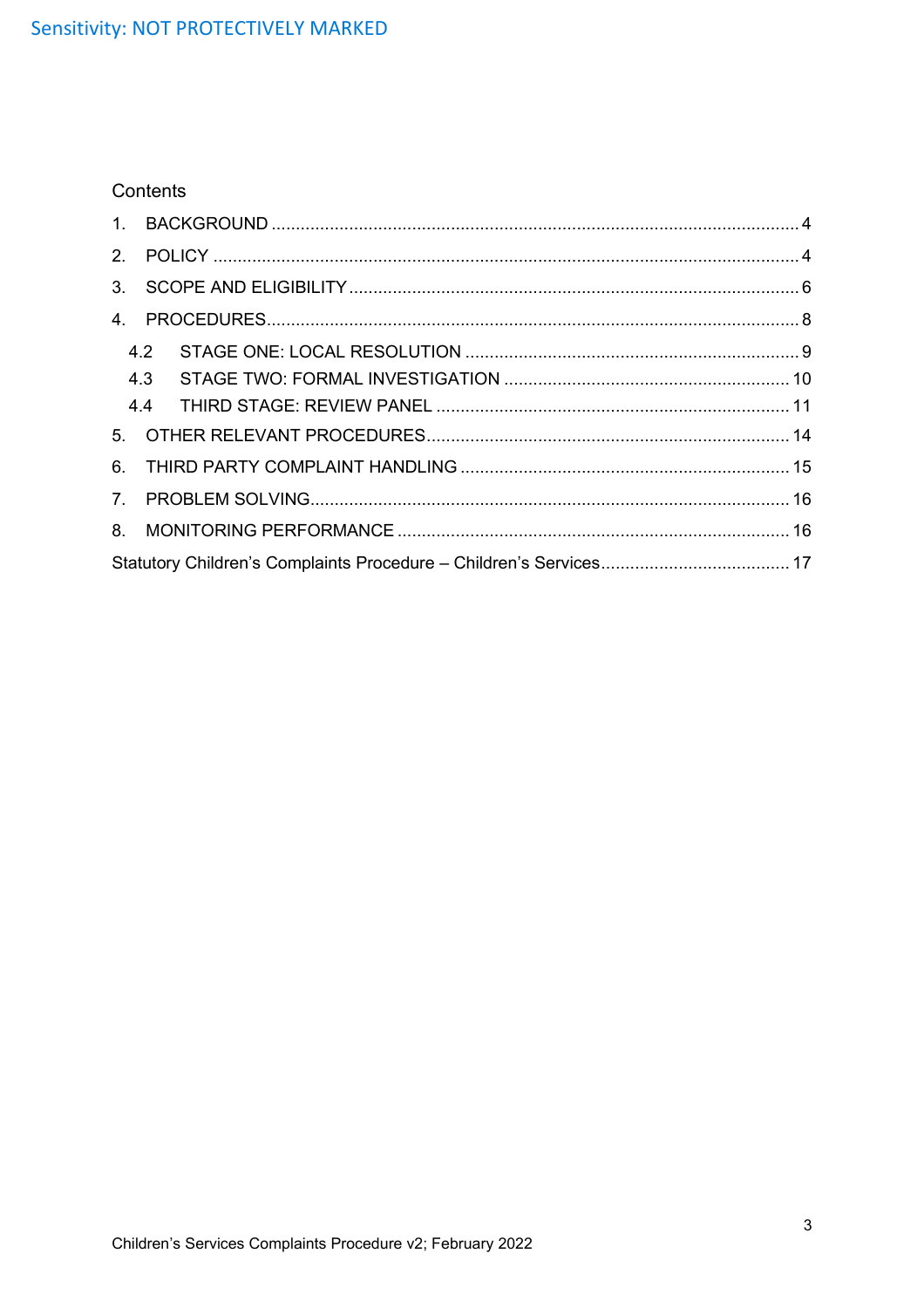# **Children's Services Complaints and Representations Procedure**

### <span id="page-4-0"></span>**1. BACKGROUND**

- 1.1 The role of Director of Children's Services, as referenced throughout this procedure, is undertaken by the Executive Director of Families. This procedure outlines the system within Children's Services for receiving and responding to complaints relating to children, young people and families that the service works with. They are primarily aimed at representations by children, young people, and their parents/carers/appropriate adult.
- 1.2 Children's Services is required to have a complaints and representations procedure as defined in The Children Act 1989 Representations Procedure (England) Regulations 2006. The Council functions covered by these procedures now include services provided under parts 3, 4 and 5 of the Children Act 1989.
- 1.3 The guidance [Getting the Best from Complaints](https://assets.publishing.service.gov.uk/government/uploads/system/uploads/attachment_data/file/273895/getting_the_best_from_complaints.pdf) accompanies The Children Act 1989 Representations Procedure (England) Regulations 2006. This guidance follows the core principles of the UN Convention on the Rights of the Child and Every Child Matters: Change for children which puts children's views at the forefront of the decision-making process. The guidance makes particular reference to the importance of creating a listening culture among local service providers and their managers and dealing effectively and fairly with concerns at the earliest stage.

# <span id="page-4-1"></span>**2. POLICY**

- 2.1 City of Wolverhampton Council welcomes representations, including complaints, as a means of learning about the quality of services and of making sure that matters, which may have gone wrong, can be corrected.
- 2.2 In order to achieve these objectives, we will ensure that:
	- $\triangleright$  The complaints procedure is clear and easy to use
	- $\triangleright$  A complaints and representations procedure is published and available in alternative formats and languages upon request to staff children, young people, their parents/carers/appropriate adult and the public
	- $\triangleright$  Appropriate publicity and guidance, available in alternative formats and languages upon request, are used in promoting access to all who may need it
	- $\triangleright$  More information is available via the following:

[Translation and Interpreting Services | City Of Wolverhampton Council](https://www.wolverhampton.gov.uk/your-council/equalities-and-diversity/translation-and-interpreting-services)

 $\triangleright$  Appropriate information is provided to staff and children, young people,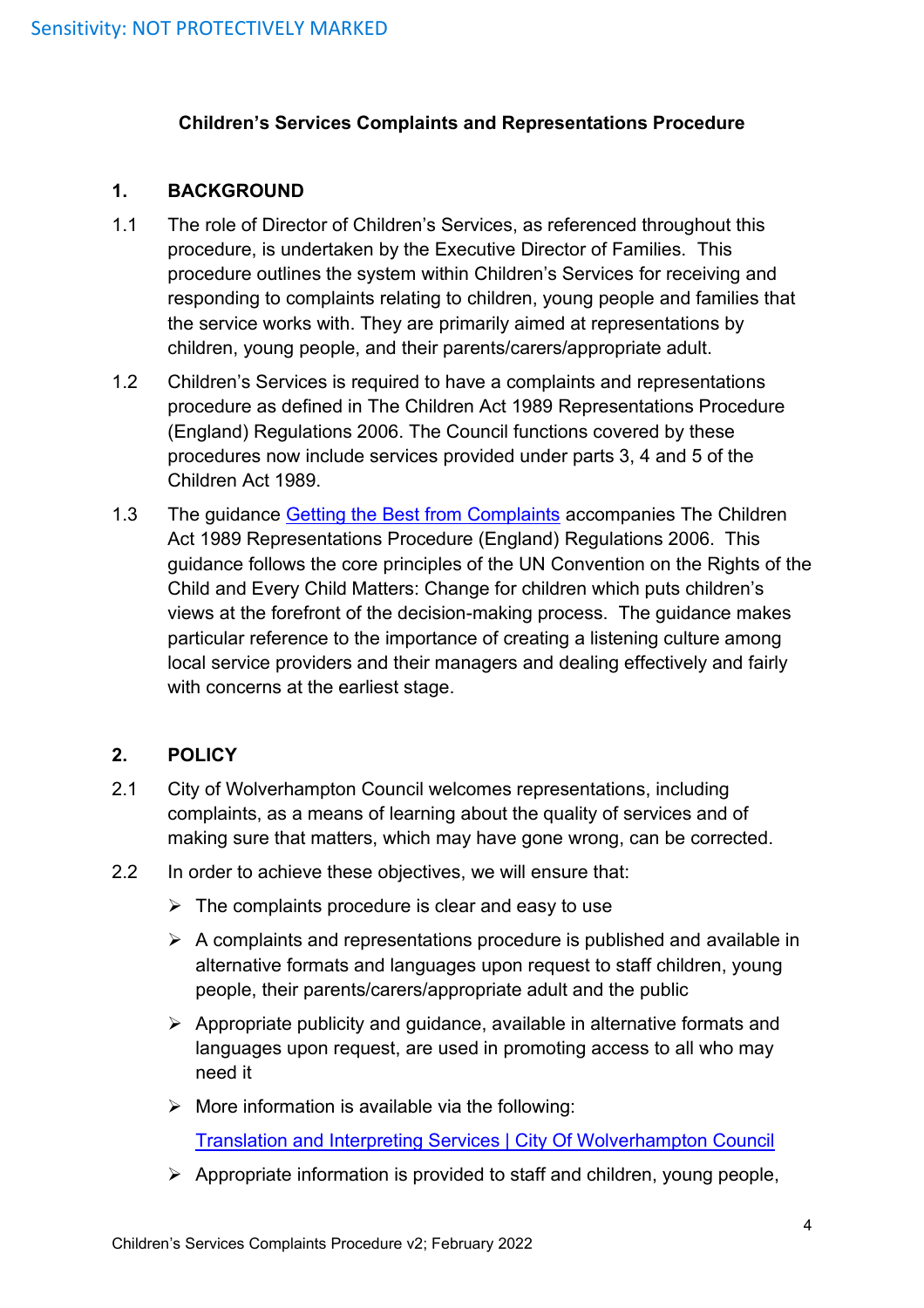their parents/carers/appropriate adult, where the entitlement to respond to a complaint resides with another body such as a school or other service provider

- $\triangleright$  Training in the requirements and responsibilities of the procedure is available to those who may need it
- ➢ Compliments as well as complaints are recorded and monitored
- $\triangleright$  Systems and personnel are available to deliver the procedures in a timely and constructive manner
- ➢ Systems are developed to ensure that new information, or learning from complaints and compliments, is fed back into the relevant parts of the Council as a means of improving services.
- 2.3 Complaints or representations are about the service provided by the Council, not about an individual member of staff. However, issues raised in complaints may be discussed with members of staff and recorded during one to one supervision with their manager, as this provides an opportunity to reflect on lessons to be learnt or to pursue other actions as identified.
- 2.4 All staff members, and others associated with services provided by the Council, such as advocates or sessional staff, are required to promote access to the complaints and representations procedures. It is important that all are given any necessary support or re-assurance in carrying out this part of their role. Staff who are involved in a complaint allegation may receive support if required.
- 2.5 Children and young people are issued with leaflets about complaints and representations. Independent Reviewing Officers remind children and young people in care of their right to complain and where necessary ensure they are able to use the procedure, referring them for advocacy if required.
- 2.6 An eligible child or young person wishing to make a complaint may require the support of an advocate. This possibility will always form part of the Council's consideration of the appropriate response to a complaint.
- 2.7 Whilst all comments, including critical complaints, are welcome, by no means all are upheld following investigations. The policy of receiving, recording and responding to all complaints should not be seen to imply that every complaint or allegation is valid or justified. The procedure is intended to promote a speedy review and resolution of all complaints and in so doing to recognise the rights of all involved in the process, staff and children, young people, their parents/carers or other appropriate adult alike.
- 2.8 The regulations require councils to designate an officer, known as a complaints manager to undertake certain functions. The complaints manager should be independent of operational line management and of direct service providers.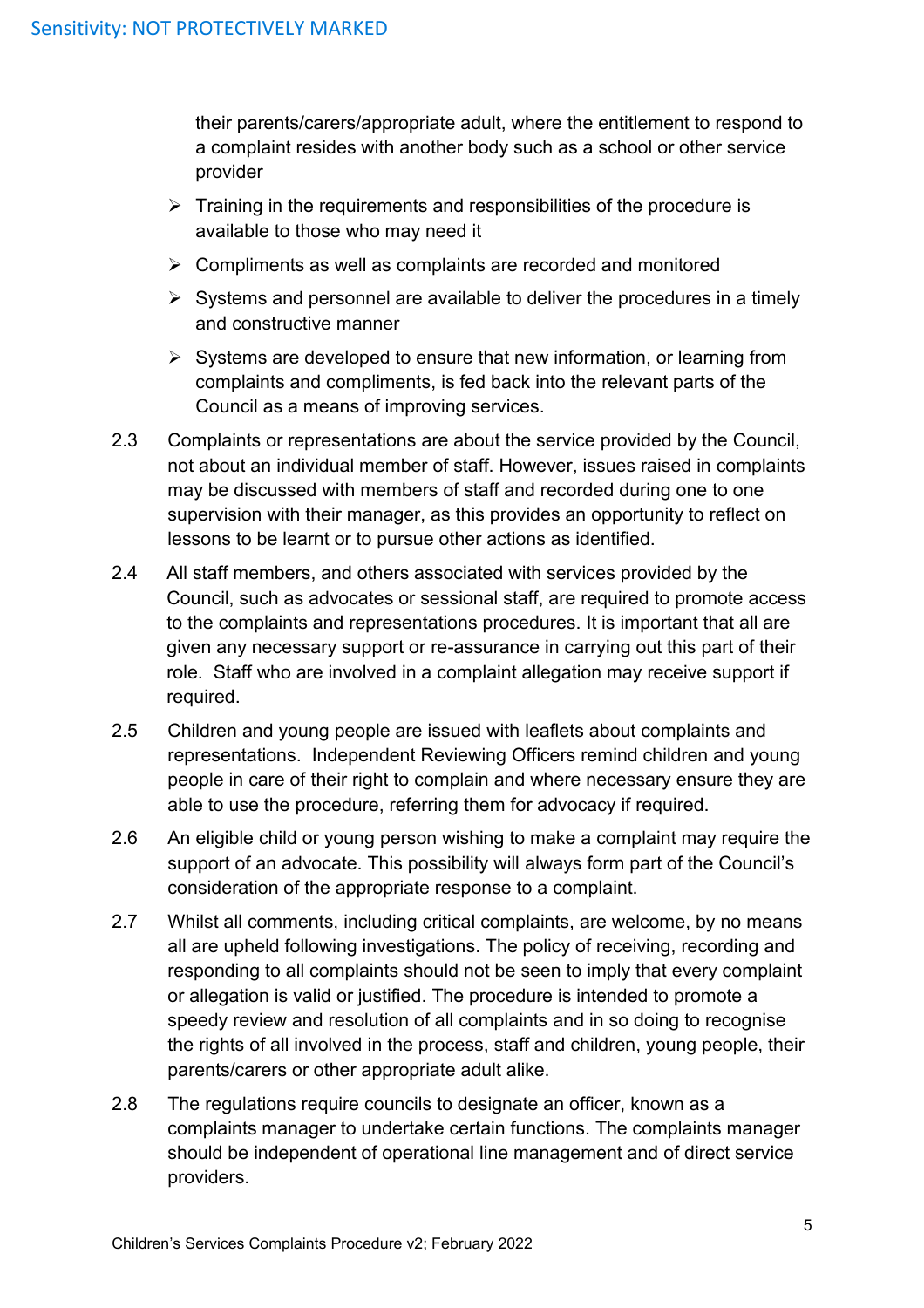### <span id="page-6-0"></span>**3. SCOPE AND ELIGIBILITY**

- 3.1 A complaint may arise as a result of many things relating to statutory social care functions such as:
	- an unwelcome or disputed decision;
	- concern about the quality or appropriateness of a service;
	- delay in decision making or provision of services;
	- delivery or non-delivery of services including complaints procedures;
	- quantity, frequency, change or cost of a service;
	- attitude or behaviour of staff;
	- application of eligibility and assessment criteria;
	- the impact on a child or young person of the application of a Council policy; and
	- assessment, care planning and review.

However, this is not an exhaustive list.

- 3.2 Section 26(3) and section 24D of the Children Act, 1989 and section 3(1) of the Adoption and Children Act, 2002 require the responsible Council to consider representations including complaints made to it by:
	- any child or young person (or a parent or someone who has parental responsibility) who is being looked after by the Council or is not looked after by them but is in need;
	- any Council foster carer (including those caring for children placed through independent fostering agencies);
	- children leaving care;
	- Special guardians;
	- a child or young person (or parent) to whom a special guardian order is in force;
	- any person who has applied for an assessment under section 14F (3) or  $(4);$
	- any child or young person who may be adopted, their parents and guardians;
	- persons wishing to adopt a child;
	- any other person whom arrangements for the provision of adoption services extend;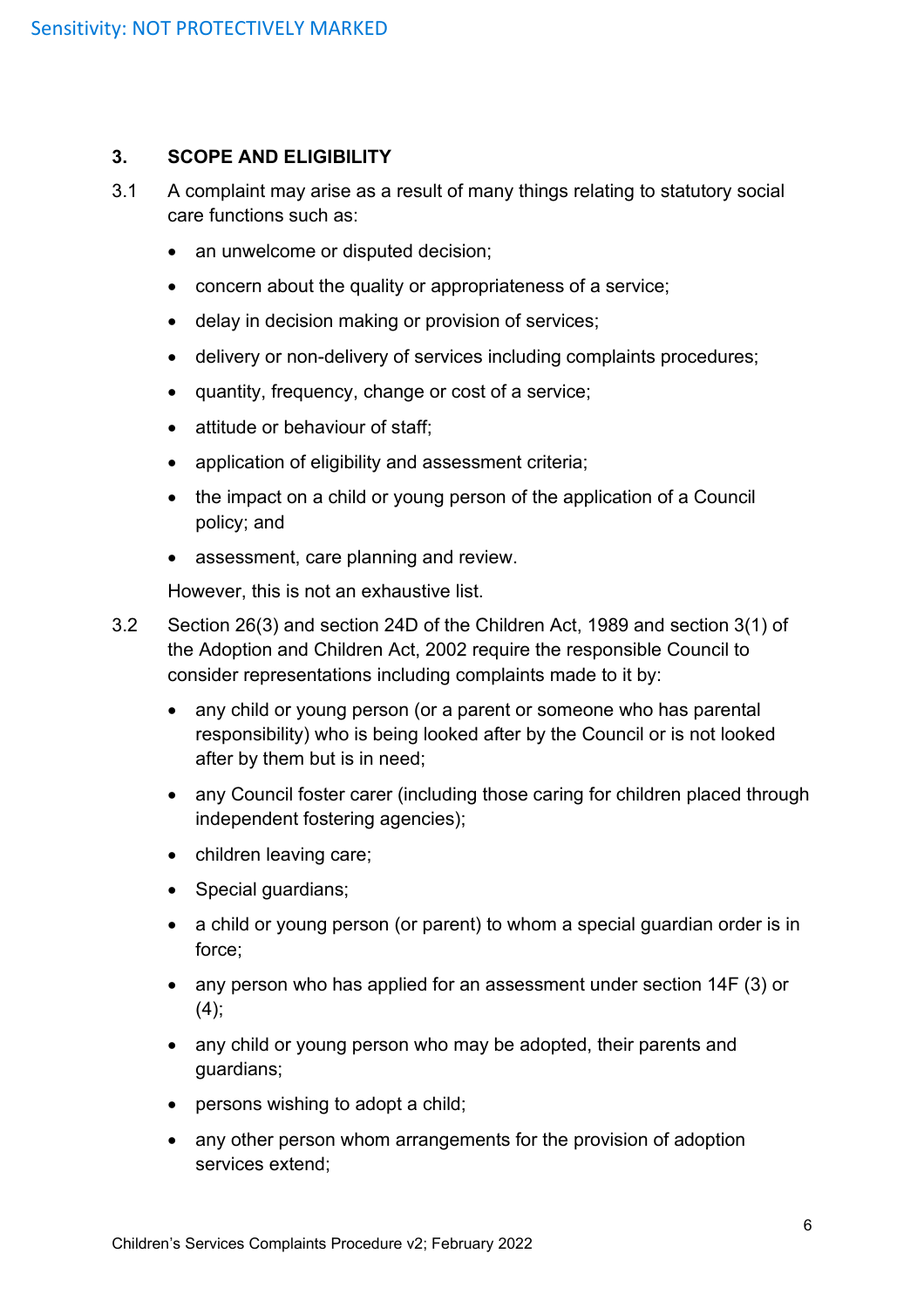- adopted persons, their parents, natural parents and former guardians; and
- such other person as the Council consider has sufficient interest in the child or young person's welfare to warrant their representations being considered.
- 3.3 Where a complaint is received from a representative acting on behalf of a child or young person, the Council may confirm that a child or young person is happy for this to happen and that the complaint submitted reflects their views.
- 3.4 The Council has the discretion to decide whether or not the representative is suitable to act in this capacity or has sufficient interest in the child's welfare. If the complaints manager considers that the representative does not have sufficient interest, they will notify the representative in writing, explaining that no further action will be taken.
- 3.5 The Council is also likely to receive complaints by adults that relate to a child or young person but are not made on the child's behalf. The Children Act, 1989 gives discretion to councils to decide in cases where eligibility is not automatic whether or not an individual has sufficient interest in the child's welfare to justify his own complaint being considered by them. In reaching a decision, where possible the Council may wish to check with the child or young person that he is happy with the person making a complaint.
- 3.6 The complaints procedure does not apply when:
	- the person wishing to complain does not meet the requirements of "who" may complain" and is not acting on behalf of such an individual;
	- the complaint is not in regard of the actions or decisions of the Council complained to, or of anybody acting on its behalf; or
	- the same complaint has already been dealt with at all stages of the procedure.
- 3.7 Regulation 8 specifies circumstances where a Council shall not consider a representation or complaint, or shall not continue to do so. The Council may use discretion in deciding whether to consider complaints where to do so would prejudice any of the following concurrent investigations:
	- Court proceedings
	- Tribunals
	- Disciplinary proceedings
	- Criminal proceedings
- 3.8 Where the Council decides not to consider complaints subject to any of these concurrent investigations, the complainant must be informed of the reason for the decision. Once any concurrent investigation is complete, the complainant may resubmit the complaint for investigation, but must do so within one year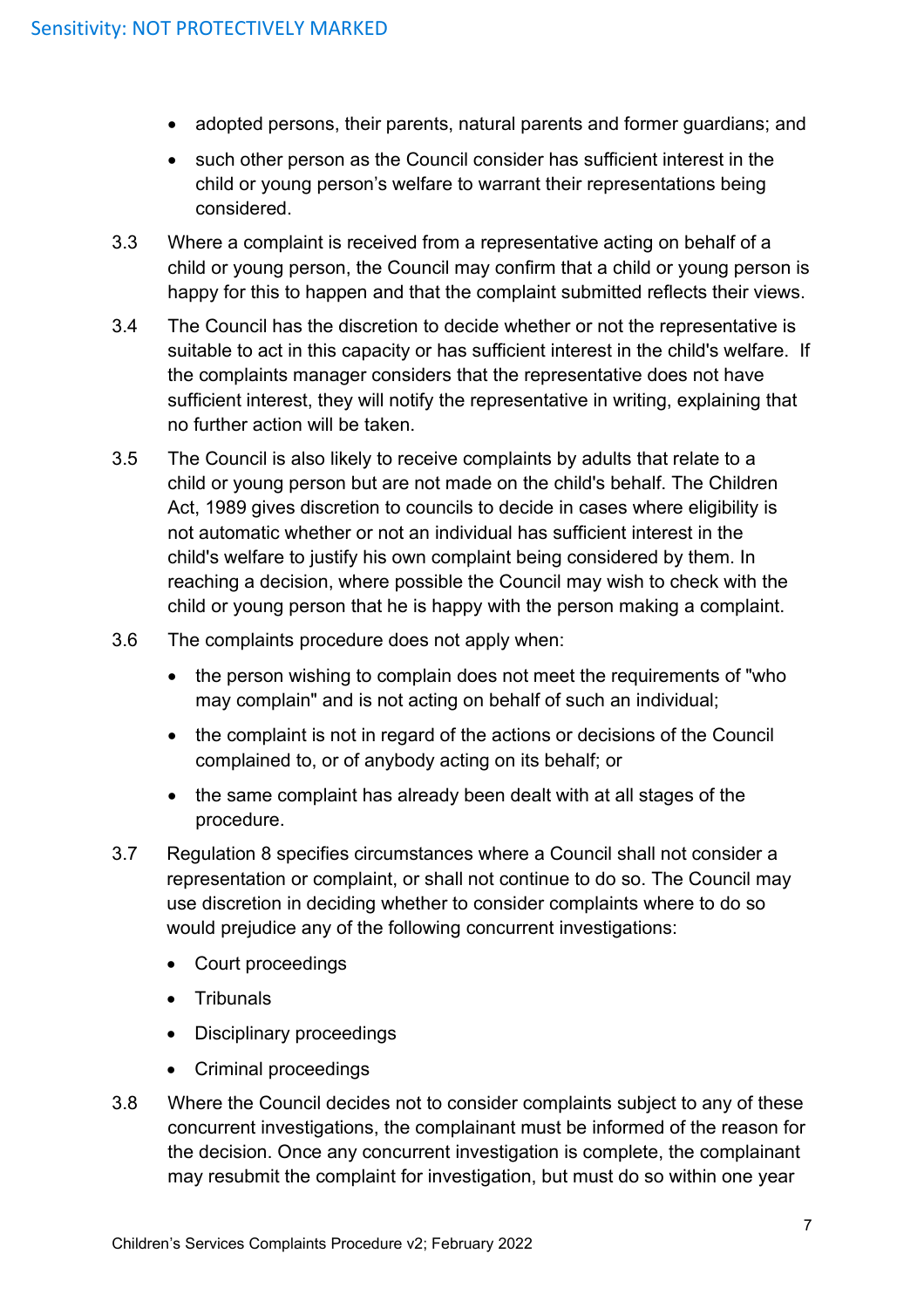of completion.

- 3.9 A complaint must be made no later than one year after the grounds for the complaint arose, but the Council may consider a complaint which has been made outside the specified time limit, where it considers that it would be reasonable to do so, and that it remains possible to consider the complaint fairly and effectively.
- 3.10 Representations of dissatisfaction that do not become formal complaints that have already been resolved by front line service providers, along with compliments received, should still be submitted to the complaints team and/or recorded on form CP1 and returned at the end of each month to the complaints manager in order to inform good practice and service development.
- 3.11 Anonymous complaints should always be recorded and referred to the complaints manager in the same way as other complaints. The fact that the complaint is from an anonymous source should not in itself justify a decision not to pursue the matter, nor should it rule out referral to other procedures as relevant.
- 3.12 If the complaint is about a proposed change to a care plan, a placement or a service, the decision may need to be deferred (frozen) until the complaint is considered. However, care should be taken if deferring a decision is likely to have a significant effect upon the mental or physical wellbeing of an individual. The decision to defer should normally be made through detailed discussion and risk assessment between the complaints manager and the manager responsible for the service, within the context of the work being undertaken with the child or young person. Decisions need to be made on a case-by-case basis, but there should generally be a presumption in favour of freezing, unless there is a good reason against it (for example, if leaving a child or young person where they are would put them at risk). In cases where decisions are met with opposing views, advice should be sought from the appropriate Director in the Council.

# <span id="page-8-0"></span>**4. PROCEDURES**

4.1 Nothing in these procedures should be taken to remove the duty of the Council to seek to resolve the matter complained about by other means, such as mediation or any other form of problem solving. A complainant may withdraw the complaint at any stage.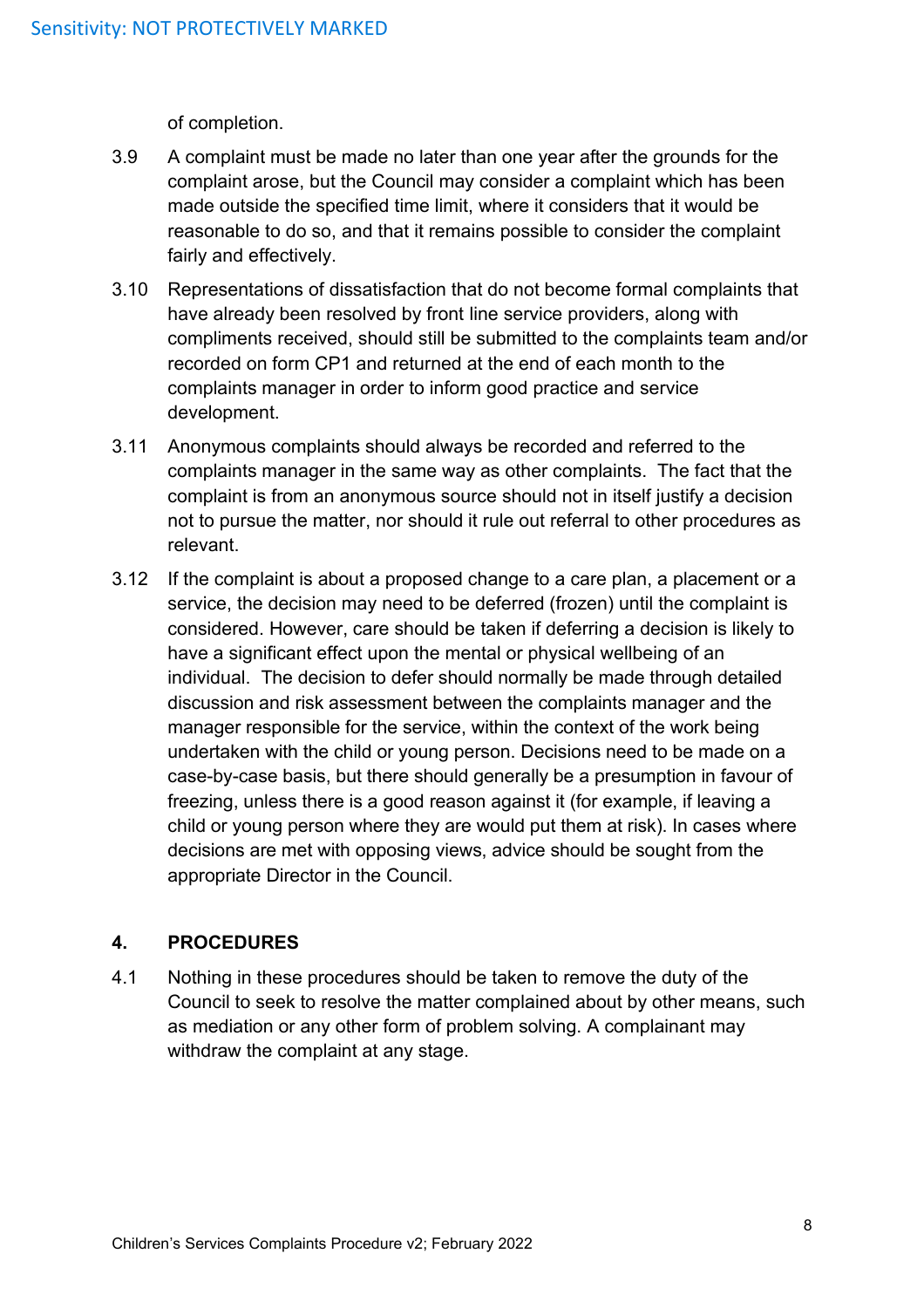# <span id="page-9-0"></span>**4.2 STAGE ONE: LOCAL RESOLUTION**

- 4.2.1 A complaint is made on the day on which it is first received by the Council.
- 4.2.2 The expectation is that the majority of complaints should be considered (and resolved) at Stage 1. However, if the complaints manager and the complainant believe it would not be appropriate to consider the complaint at Stage 1, this will be discussed by the complaints manager and the complainant together. Where both parties agree, the complainant can move directly to Stage 2.
- 4.2.3 At Stage 1, staff at the point of service delivery, including the independent reviewing officer where appropriate, and the child or young person should discuss and attempt to address the complaint as quickly as possible. They should discuss the issue and exchange information and thinking behind decisions and try to agree a way forward.
- 4.2.4 Regulation 14 (1) places a 10 working daytime limit for this part of the process, most Stage 1 complaints should ideally be concluded within this time limit.
- 4.2.5 Where the service cannot provide a complete response it can implement a further 10 day's extension (regulation 14(5)). If necessary, the complaints manager may also suspend Stage 1 until an advocate has been appointed (regulation 14 (3)). The maximum amount of time that Stage 1 complaint should take is 20 working days. After this deadline the complainant can request consideration at Stage 2 if they so wish.
- 4.2.6 The complaints manager will inform the complainant that they have the right to move on to Stage 2 if they feel that they have not received a satisfactory outcome. It may be that the complainant is happy to put this off for the time being (for example, if the reason that resolution is delayed is due to a key person being off sick or on leave), so this period can be extended with the complainant's agreement or request.
- 4.2.7 If the matter is resolved, the relevant service manager must write to the complainant confirming the agreed resolution, using the standard format, and the complaints manager should be informed of the outcome.
- 4.2.8 If the complainant is satisfied with the response to the complaint at this stage, no further action is required other than to ensure that any actions promised as a resolution are followed up and completed. Any learning from complaints, such as unmet needs or training requirements, may suggest a wider trend and should form part of the service's learning and improvement strategy.
- 4.2.9 Each service manager should ensure that copies of complaint resolution letters, together with completed action forms pertaining to complaints dealt with by their teams are sent to the complaints manager. This will enable these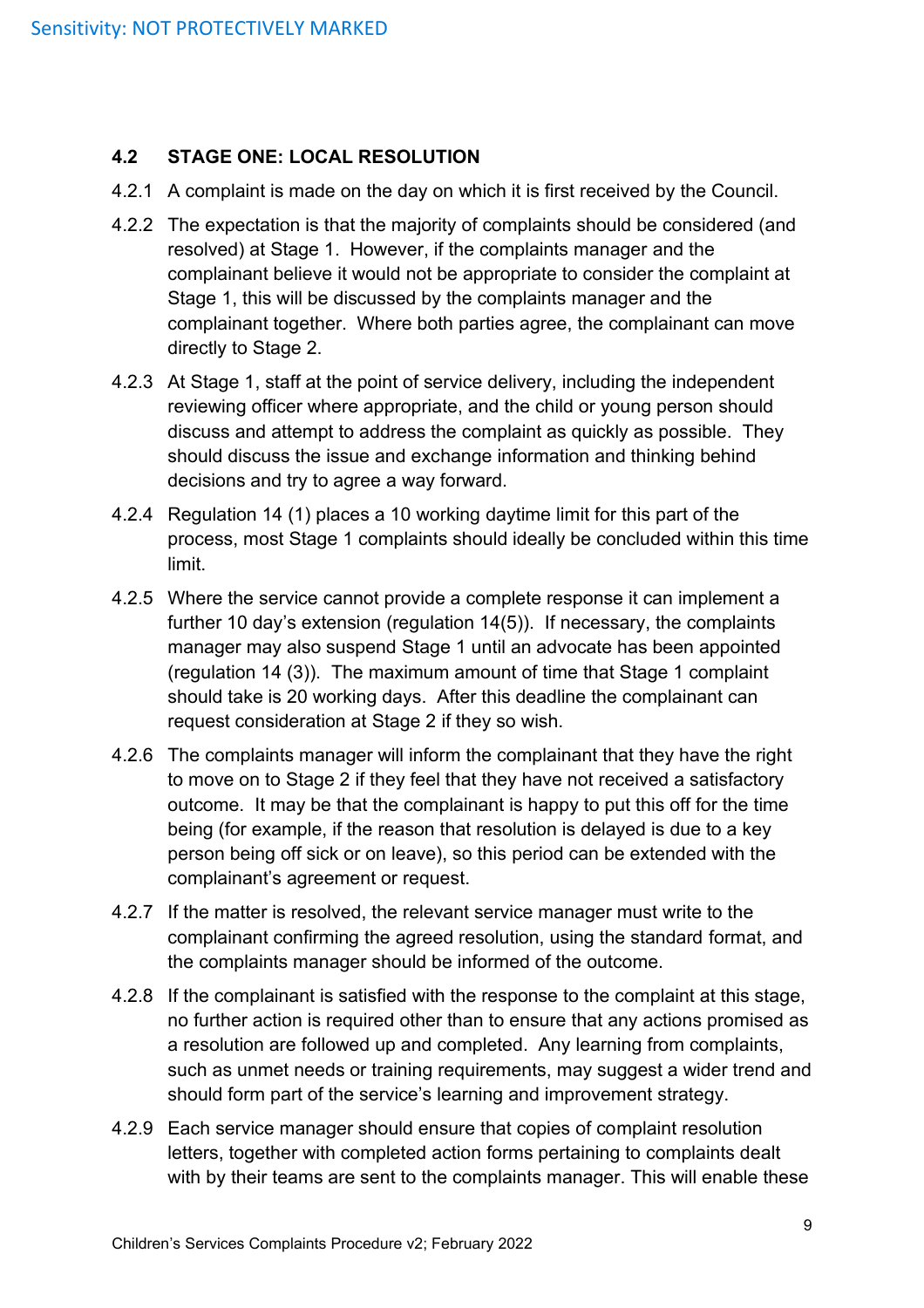to be analysed and a quarterly report/annual report produced to highlight any emerging trends as part of learning lessons from complaints activity.

4.2.10 Where the matter is not resolved locally, the complainant has the right to request consideration of the complaint at Stage 2. There is no time limit within which they must request this, but this Council recommends that the complainant does this within 20 working days so that momentum in resolving the complaint is not lost. The Council is under a duty to operate expeditiously throughout the complaints handling process (regulation 10).

# <span id="page-10-0"></span>**4.3 STAGE TWO: FORMAL INVESTIGATION**

- 4.3.1 Where a request to have the complaint considered at this stage has been received, the complaints manager must ensure that a written record of the complaint is prepared and amended in the light of the complainant's comments. This will form the basis of the complaint to be investigated and the start date of the time scale at this stage. Undue delay in agreeing the written record, or terms of reference, of the complaint must be avoided. The complaints manager will usually ensure that arrangements for investigation commence on the date the request is received.
- 4.3.2 The complaints manager will arrange for an investigating officer (IO) to investigate the complaint and prepare a report as to their findings. The person appointed to conduct the investigation must not have had previous involvement in the matter, which is the subject of the complaint, and should not have line management responsibility for the service concerned. The investigating officer will have access to all staff, files and written records necessary for the conduct of the investigation.
- 4.3.3 The complaints manager will also arrange for an independent person (IP) to be appointed, in addition to the IO. They must be involved in all aspects of the consideration of the complaint, including any discussions within the Council about the actions to be taken.
- 4.3.4 On completion of their consideration of the complaint, the IO should write a report on their investigations including:
	- details of findings, conclusions and outcomes against each point of complaint i.e., "upheld" or "not upheld"; and
	- recommendations on how to remedy any injustice to the complainant as appropriate.

The report should be written in plain language, avoiding jargon, so that everyone can understand it. It should distinguish between fact, feelings and opinion.

4.3.5 Good practice suggests that the IP should also provide a report to the Council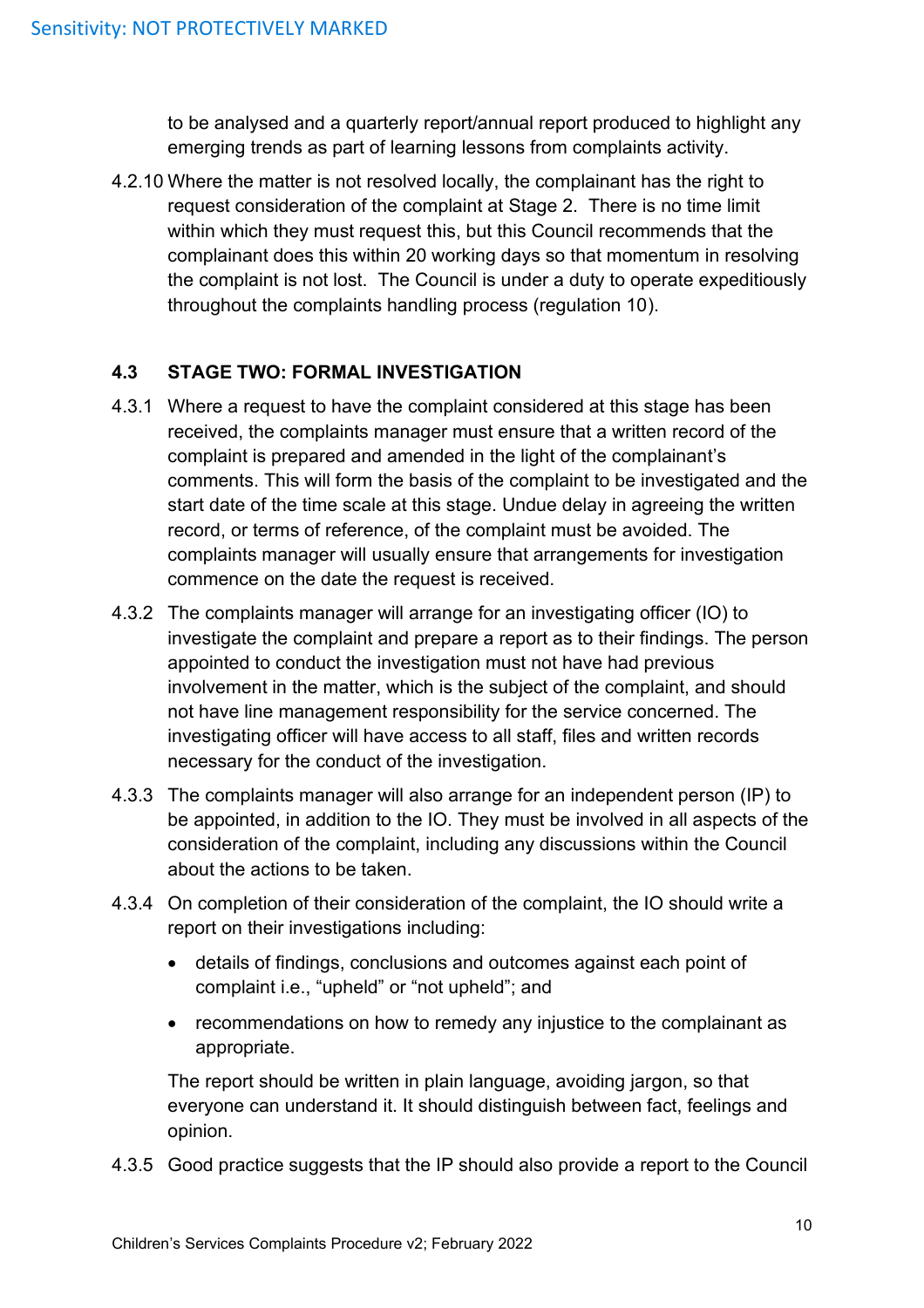once they have read the IO's final report. They may wish to comment on:

- whether they think the investigation has been conducted entirely in an impartial, comprehensive and effective manner;
- whether all those concerned have been able to express their views fully and fairly;
- whether the IO's report provides an accurate and complete picture of the investigation; and
- the nature of the recommendations or make their own recommendations as necessary.
- 4.3.6 Once the IO has finished the report, the adjudicating officer will consider the complaints, the IO's findings, conclusions, and recommendations, any report from the IP and the complainant's desired outcomes. The adjudicating officer will be a head of service responding on behalf of Children's Services. The adjudicating officer will prepare a response to the reports, with their decision on the complaint, actions they will be taking with timescales for implementation; this is the adjudication. The purpose of adjudication is for the Council to consider the reports and identify:
	- its response;
	- its decision on each point of complaint; and
	- any action to be taken (with timescales for implementation).
- 4.3.6 The investigation should be completed, and the response sent to the complainant within 25 working days. However, this may be impractical in some cases. Stage 2 may be extended to a maximum of 65 working days, by agreement with the complaints manager. Dialogue must be maintained with the complainant and mutual agreement reached. Delay should be avoided wherever possible.

# <span id="page-11-0"></span>**4.4 THIRD STAGE: REVIEW PANEL**

- 4.4.1 Where Stage 2 has been concluded and the complainant is still dissatisfied, they may request further consideration of the complaint by a review panel (Regulation 18). The request must be made in writing within 20 working days of the Stage 2 adjudication letter and acknowledged by the complaints manager within 2 working days of receipt.
- 4.4.2 The complaints manager will normally arrange for a review panel on request but must assess requests on a case by case basis. If the complaints manager considers that a further review at this stage would not produce a demonstrably different outcome to the complaint, the matter may be referred to the Local Government and Social Care Ombudsman, otherwise the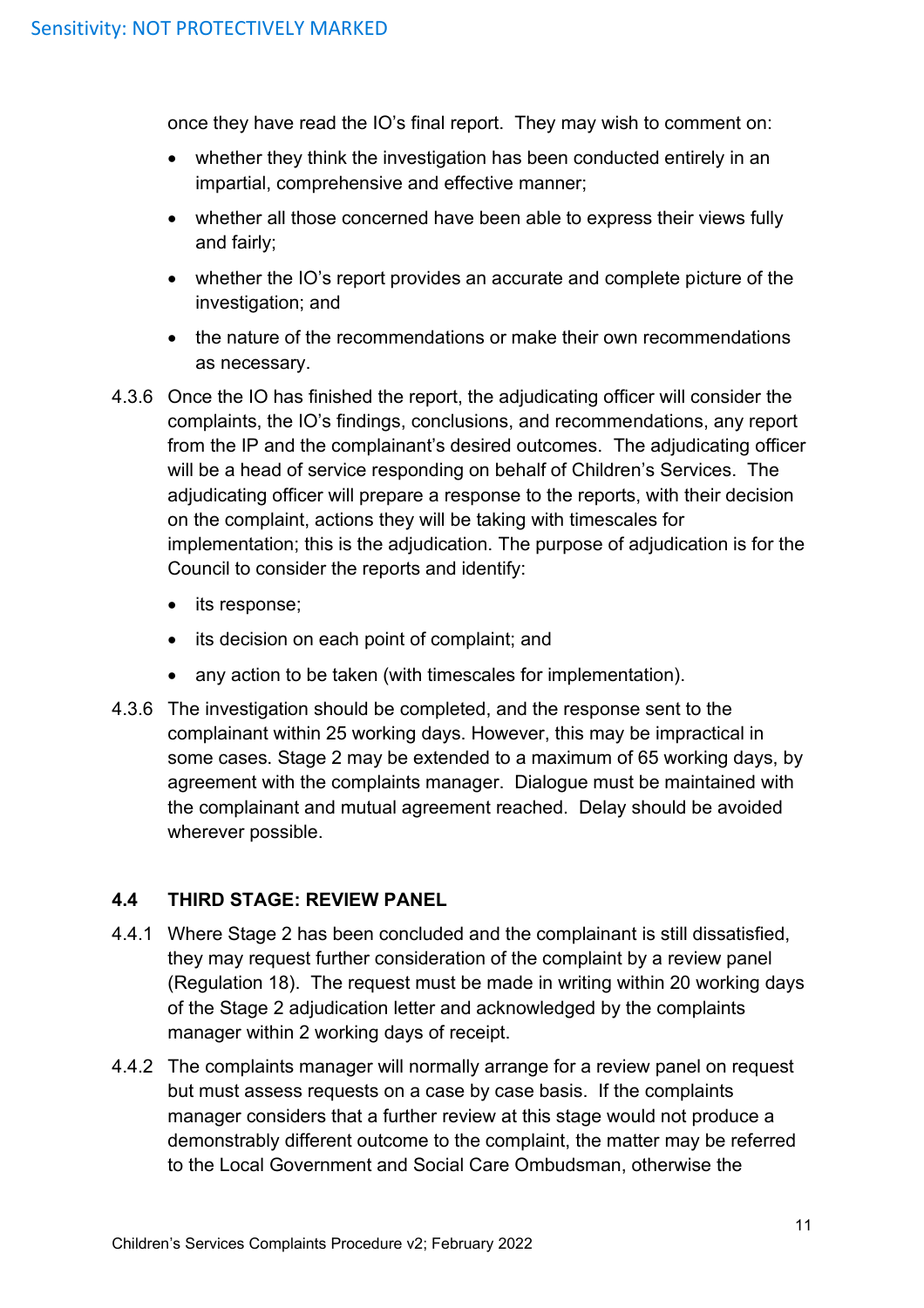complainant retains the right to proceed to a review panel.

- 4.4.3 Review panels are designed to:
	- listen to all parties;
	- consider the adequacy of the Stage 2 investigation;
	- obtain any further information and advice that may help resolve the complaint to all parties' satisfaction;
	- focus on achieving resolution for the complainant by addressing their clearly defined complaints and desired outcomes;
	- reach findings on each of the complaints being reviewed;
	- make recommendations that provide practical remedies and creative solutions to complex situations;
	- support local solutions where the opportunity for resolution between the complainant and the Council exists;
	- to identify any consequent injustice to the complainant where complaints are upheld, and to recommend appropriate redress; and
	- recommend any service improvements for action by the Council.
- 4.4.4 As a general rule, the review panel should not reinvestigate the complaints, nor should it be able to consider any substantively new complaints that have not been first considered at Stage 2. It is not a quasi-judicial process and no party should feel the need to be represented by lawyers. However, the complainant has the right to bring a representative to speak on their behalf.
- 4.4.5 The complaints manager should ensure that:
	- the review panel acts in accordance with the United Nations Convention on the Rights of the Child;
	- the review panel safeguards and promotes the rights and welfare of the child or young person concerned;
	- the wishes and feelings of such children and young people are ascertained, recorded and taken into account;
	- the best interests of such child or young person are prioritised at all times.
- 4.4.6 The panel must consist of three independent people (regulation 19(2)). Independent means a person who is neither a member nor an officer of the Council to which the representations have been made, nor the spouse or civil partner of such a person. The independent person (IP) appointed to Stage 2 may not be a member of the panel.
- 4.4.7 In selecting the panel the complaints manager should consider:
	- the profile of the local population;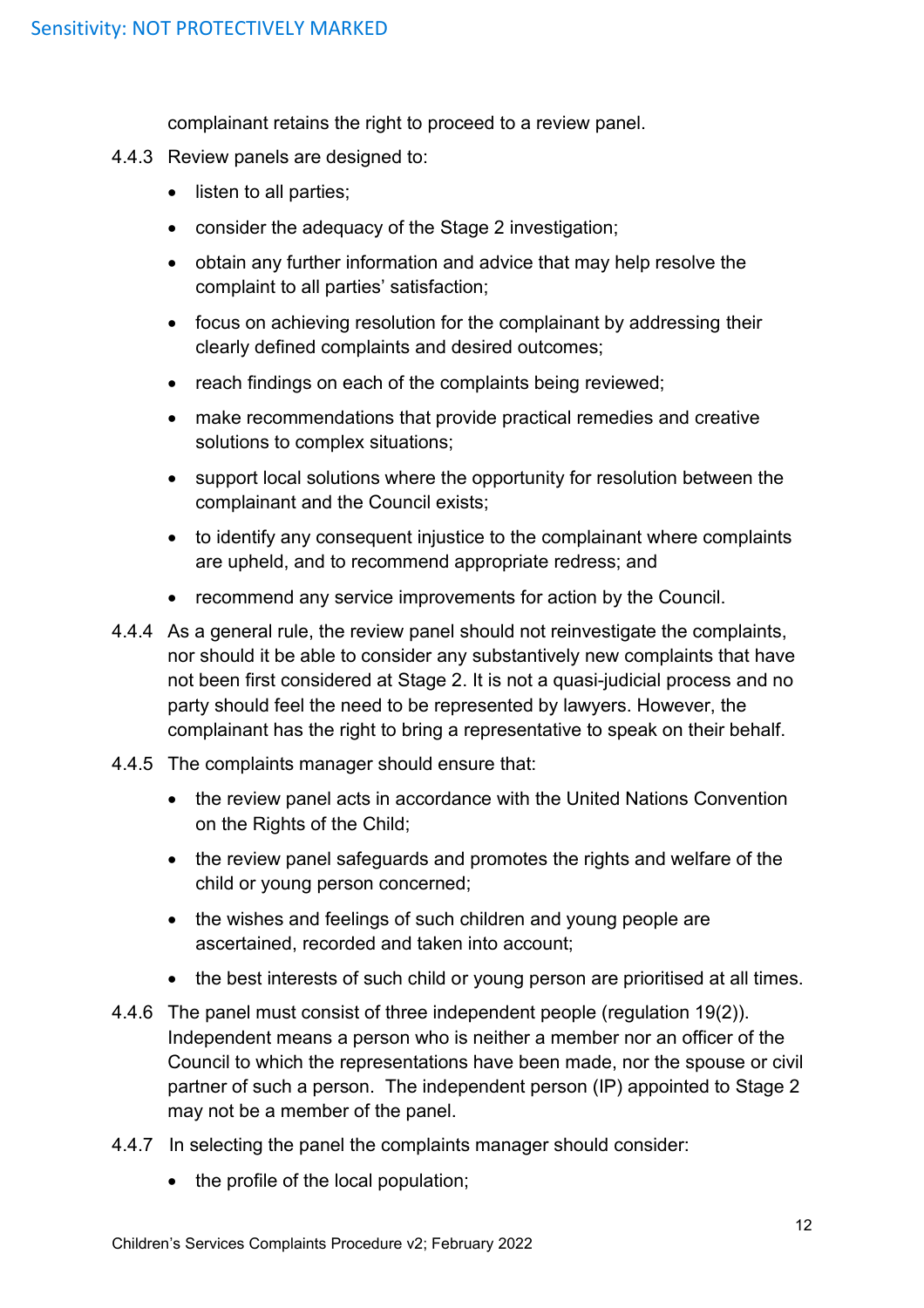- how best to demonstrate independence of the procedure;
- the needs and circumstances of the individual complainant and the need for specialist skills, knowledge, or awareness regarding the presenting complaint;
- any real or perceived conflict of interest raised by either the substance of the complaint or the panel process for considering that complaint; and
- due care regarding political sensitivity.
- 4.4.8 One member of the panel will be appointed by the complaints manager as chair of the panel.The person appointed as chair should not have been an officer or a member of the Council during the three years preceding the panel.
- 4.4.9 The review panel must be held within 30 working days of the request for a review. The complainant will be notified of the panel's date and location in writing at least 10 working days before the review panel meets.
- 4.4.10 The complainant has a right to attend the panel and should be assisted in attending as appropriate. The complainant should also be informed of their entitlement to be accompanied by another person and for this person to speak on their behalf.
- 4.4.11 Those persons involved with the investigation at Stage 2 (e.g. the investigating officer, and the independent person) will be invited to attend and contribute as relevant to their roles.Should any of these persons' unavailability cause an inordinate delay in holding the panel; the chair should take a view on proceeding without them. The Council can also proceed with the panel in the complainant's absence at the complainant's request.
- 4.4.12 The adjudicating officer will attend as the Council's representative if they have rejected any of the investigating officer's findings at Stage 2. Where they have accepted all of them, it is usually acceptable to delegate this responsibility. The chair should make the final decision on attendees (including asking the Council to make specific members of staff available to provide specialist advice or opinion). The chair will also decide whether additional policies or procedures should be circulated with the panel's papers. The complaints manager and anyone providing administrative support will also attend.
- 4.4.13 The panel is required to produce a written report containing a brief summary of the representations received and their recommendations for resolution of the issues. They must send this to the complainant, the Council, the independent person from Stage 2 and any other person with sufficient interest within 5 working days of the panel meeting.
- 4.4.14 The Council must send its response to the panel's recommendations to the complainant (and other participants as necessary) within 15 days of receiving the panel's report. The Director of Children's Services will set out how the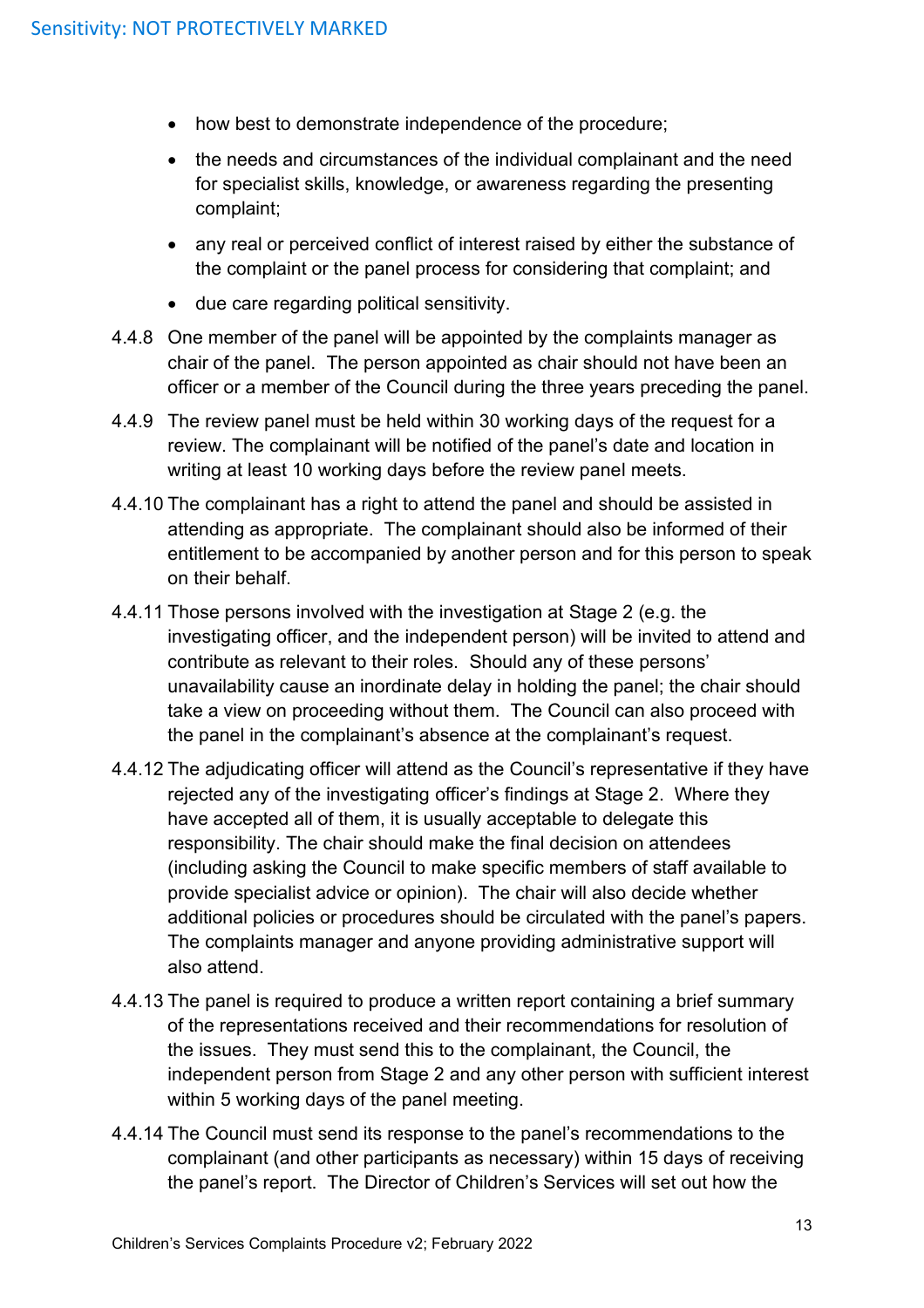Council will respond to the panel's recommendations and what action will be taken. If the Director deviates from the panel's recommendations, they should demonstrate their reasoning in the response. In developing their response comments should be invited from all attendees.

4.4.15 The complainant will be advised of their right to refer the complaint if still dissatisfied to the Local Government and Social Care Ombudsman (Regulation 20(3)).

| <b>ACTION</b>                                                                   | TIME                                                                |
|---------------------------------------------------------------------------------|---------------------------------------------------------------------|
| Complainant requests review panel.                                              | Up to 20 working days after receipt<br>of the Stage 2 adjudication. |
| Complaints manager acknowledges<br>request.                                     | Within 2 working days                                               |
| Complaints manager appoints chair                                               | Within 10 working days of the                                       |
| and confirms attendees and content                                              | complainant's request for review                                    |
| of panel papers with chair.                                                     | panel.                                                              |
| Complaints manager agrees the                                                   | Within 30 working days of the                                       |
| other panellists and date for review                                            | complainant's request for review                                    |
| panel.                                                                          | panel.                                                              |
| Complaints manager circulates                                                   | Within 10 working days of the date                                  |
| panel papers.                                                                   | for the review panel.                                               |
| Review panel produces its written<br>report (including any<br>recommendations). | Within 5 working days of the review<br>panel.                       |
| Director of Children's Services                                                 | Within 15 working days of receiving                                 |
| responsible for providing a response.                                           | the review panel's report.                                          |

# 4.4.16 Summary of Stage 3 Timescales

# <span id="page-14-0"></span>**5. OTHER RELEVANT PROCEDURES**

5.1 The protection of children will always take priority over other procedures. Where information is received in the course of the consideration of any complaint, which suggests that procedures to protect a child or young person should be implemented, the complaint investigation process will be delayed.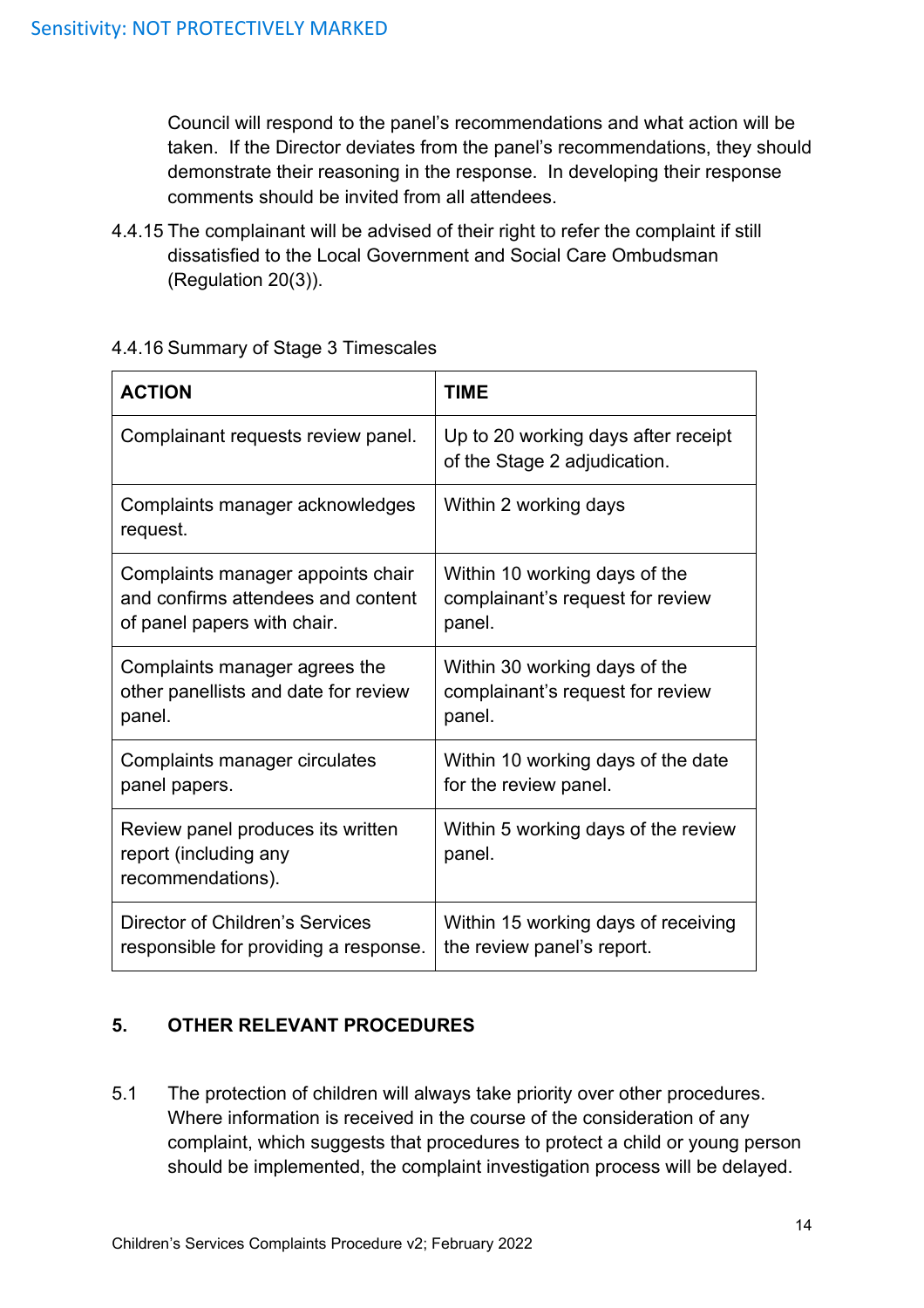- 5.2 Mediation, or conflict resolution and other forms of problem solving, may be used at any time during a complaint investigation process, especially at Stage 1. Where this occurs, all parties should agree in writing to suspend the complaint investigation until such time as the matter has been satisfactorily resolved, or the complaint process resumed.
- 5.3 Disciplinary and grievance procedures do not form part of any complaint investigation or resolution. Where it becomes necessary to delay a complaint process as a consequence of any such concurrent investigation, the complainant will not be given information, which is confidential to a staff member or to the Council.
- 5.4 Managers of multi-disciplinary teams and professionals from other agencies should ensure that there is a clear understanding of how complaints about a service, which is provided by staff from a range of disciplines, will be considered. This may involve managers reviewing the practice of any team member, regardless of discipline/qualification. Alternatively, it may be necessary to reach agreement with colleagues from different disciplines regarding responsibility for reviewing different aspects of any complaint. In these cases, a joint approach will be taken. A lead agency may be chosen to co-ordinate the response, bringing the information together, to assist in developing a combined response to the complainant.
- 5.5 Elected members and members of parliament frequently act to seek information on behalf of their constituents. Such an information request should not be seen as a complaint, although following the receipt of any further information, a constituent may choose to make a complaint, or to ask an elected member to complain on their behalf.
- 5.6 Other procedures may need to be considered in relation to this procedure e.g.: corporate complaints policy and procedure and managing unreasonable customer behaviour procedure. More information is available via the following link:

<https://www.wolverhampton.gov.uk/customer-feedback/>

# <span id="page-15-0"></span>**6. THIRD PARTY COMPLAINT HANDLING**

The Council is responsible for commissioned third party's actions, including complaint handling. The Council will liaise with the appropriate third party and oversee the complaint handling and resolution of each case. The complaints manager will ensure the appropriate process and procedures are followed.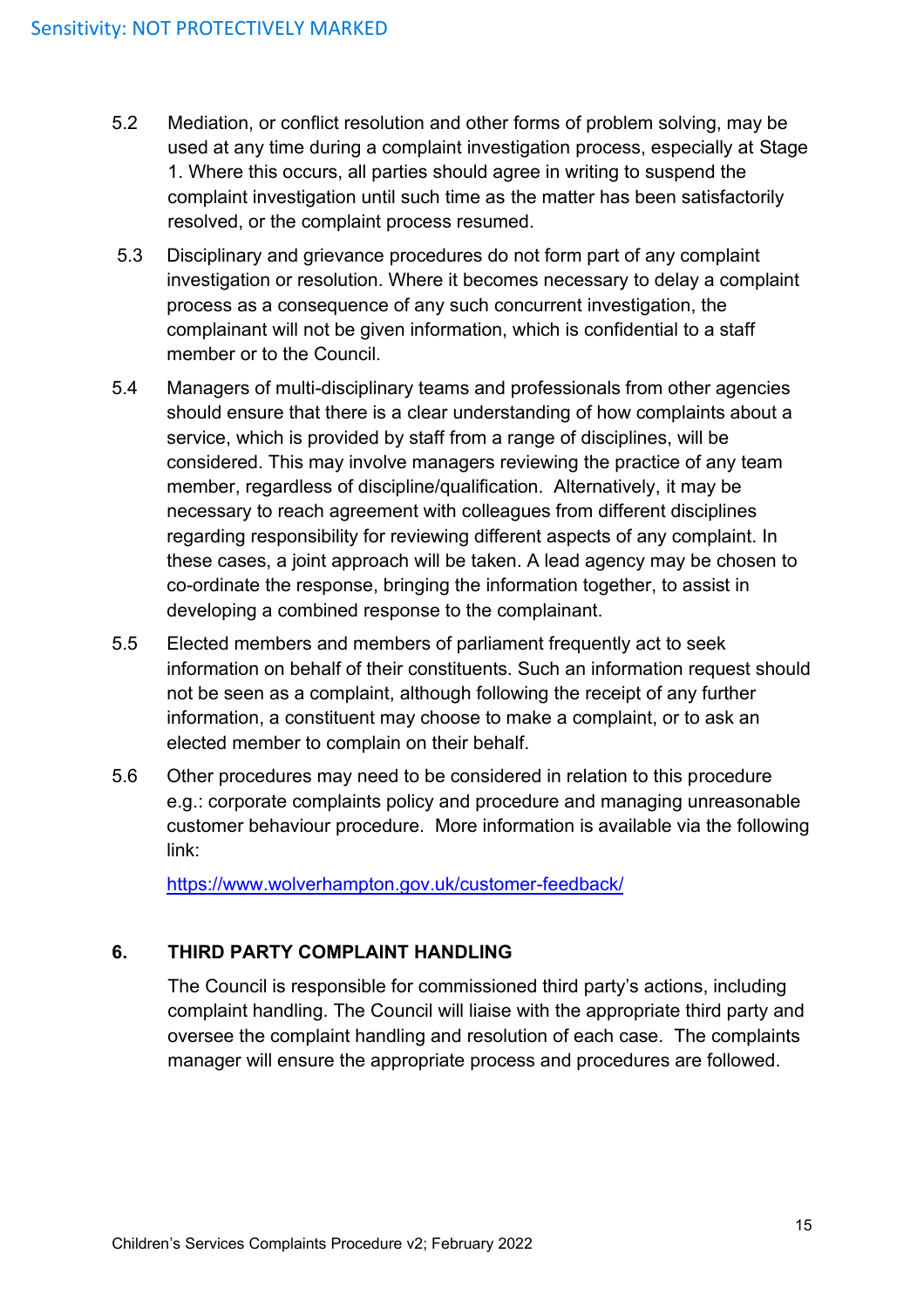# <span id="page-16-0"></span>**7. PROBLEM SOLVING**

- 7.1 Staff should consider when an unresolved problem becomes a complaint. Involving people and agencies in the community who provide independent advice can assist problem solving and may prevent dissatisfaction developing into a complaint. There are a number of methods of resolution that do not require a full investigation than can be applied, including:
	- The provision of an apology;
	- Conciliation and mediation;
	- A reassessment of the child or young person's needs;
	- Practical action specific to the particular complainant;
	- An assurance that the Council will monitor the effectiveness of its remedy; and
	- Consideration of the need for a financial payment
- 7.2 Involving people and agencies in the community who provide independent advice can assist problem solving and may prevent dissatisfaction developing into complaints. Attempts at problem solving should not be used to divert an eligible person from making a complaint under the statutory procedure.

# <span id="page-16-1"></span>**8. MONITORING PERFORMANCE**

- 8.1 The complaints manager will keep a record of the nature and number of complaints and representations received, including compliments. Individual services should continue to be proactive in capturing information of informal representations, compliments and problem solving responses in order to get a picture of service trends.
- 8.2 The complaints manager will record performance in terms of complaints resolved within and outside the statutory timescales, the manner in which complaints were resolved and any corrective action which may have been taken or remain required.
- 8.3 The complaints manager will prepare an annual report which will be presented to the relevant leadership teams and Council committee. The annual report provides information about the provision of the complaints and representations procedures, with specific reference to the learning and improvements which may have taken place.